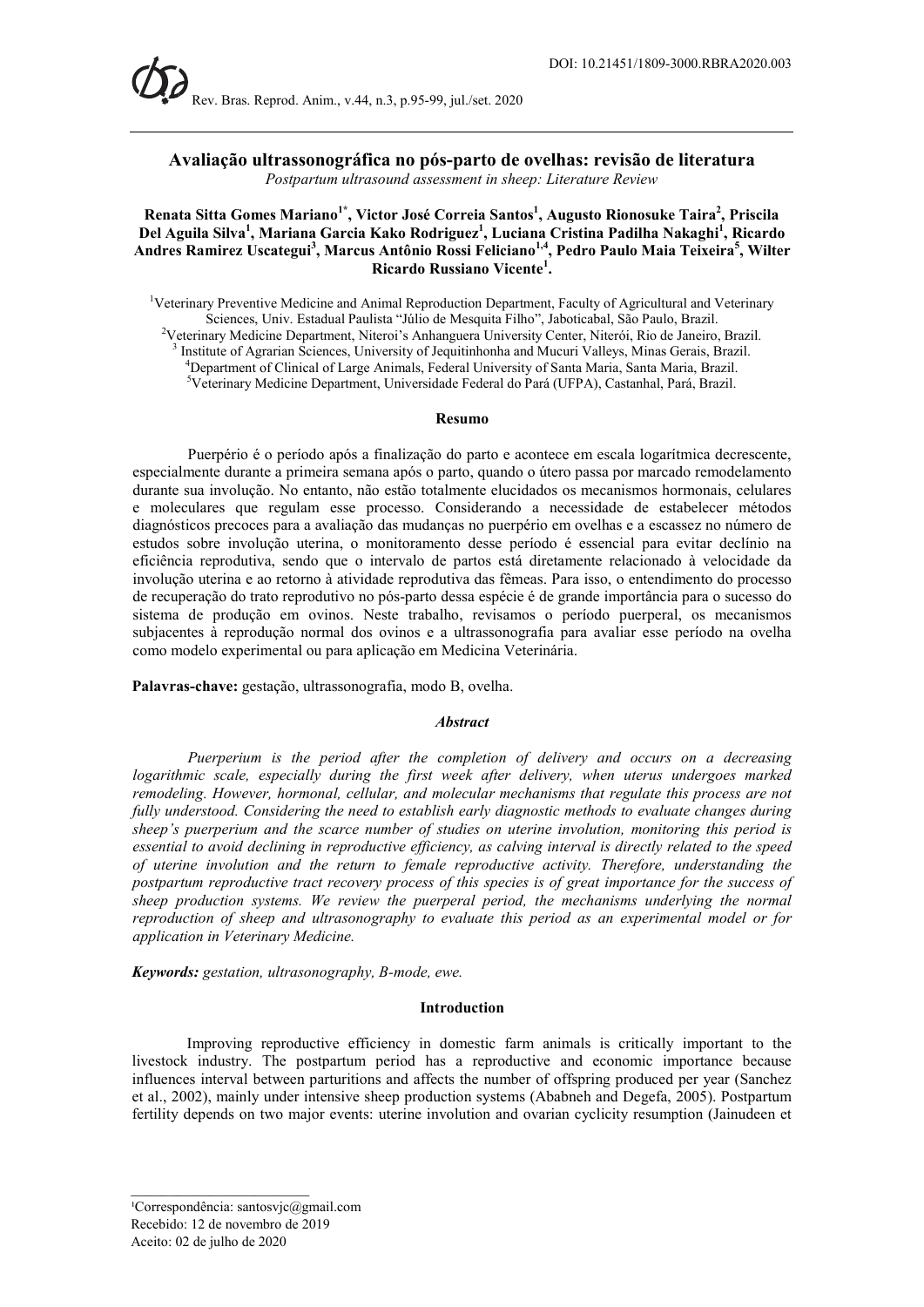al., 2004). However, there are conflicting studies regarding the uterine involution time in ewes, which may reflect differences in breeds and management.

Indeed, the influences that contribute to a low productivity in ruminants are associated with delayed uterine involution due to inflammatory and/or infectious processes, disorders in endometrial regeneration and anestrus (Sheldon and Owner, 2017). Regarding uterine pathologies, it is also important to mention metritis, uterine prolapse and hydrometra/mucometra (Scott, 2015).

Ultrasonography in small ruminants production is a non-invasive technique that may reveal details of the progressive changes in the uterus of ewes (Ioannidi et al., 2017) and has been responsible for expressive benefits to reproductive management, enabling clinical investigation, pregnancy diagnosis, and real time uterine evaluation postpartum (Hauser and Bostedt, 2002). The aim of this article is to review the particularities of the postpartum period and the use of ultrasonography to evaluate the uterus of ewes during this period.

# Uterine Anatomy and Postpartum Physiology

In sheep, cattle and horses the uterus is bipartite, with prominent uterine body and a septum that separates both horns. The uterine perimetrium and myometrium share similar echogenic structure, which makes ultrasound differentiation not possible. The uterine endometrium of ewes has both aglandular caruncular and glandular intercaruncular areas (Hafez and Hafez, 2004; Wang et al., 2013). Placentation in sheep (synepitheliochorial) involves growth and union of placental cotyledons with endometrial caruncles, developing the placentomes, which are the primary sites of conceptus-maternal exchange of gases and micronutrients, such as amino acids and glucose (Bazer et al., 2012). The average gestation length is 150 days and may vary due to interference of maternal, environmental, fetal and genetic factors. If not pregnant, a new estrous cycle will occur at an average interval of 17 days (Feliciano et al., 2013).

After parturition in ruminants, the uterine involution encompass contraction and weight loss, as well as tissue renewal. The uterine involution begins immediately after parturition and involves physical shrinkage, necrosis and sloughing of caruncles, and regeneration of the endometrium. Sloughing of the uterine caruncles contributes to reduction in weight of the uterus because they take over half of the weight of the uterus (Gier and Marion, 1968; Sheldon, 2004). There is a progressive decreasing in vaginal discharge, uterine and cervical diameters that occurs due to vasoconstriction and peristaltic contractions (Leslie, 1983; Wehrend and Bostedt, 2003), reduction in uterine blood flow and endometrial vascularity, as well as a reduction of smooth muscle mass (Guilbault et al., 1984; Slama et al., 1991).

A balanced and coordinated endocrine system is important for normal reproductive function and returns to ovarian cyclicity. This requires homeostasis among gonadotrophin releasing hormones (GnRH) from the hypothalamus, follicle stimulating hormone (FSH), luteinizing hormone (LH) and prolactin (PRL) from the adenohypophysis and prostaglandin F2-alpha ( $PGF2\alpha$ ) from the uterus and the gonadal steroids (Kota et al., 2013). After parturition, steroid hormone concentrations decrease to basal values and there is an increase in plasma FSH concentration within days after parturition that stimulates the emergence of the first postpartum follicular wave (Sheldon et al., 2008). Thus, the ability to achieve maximum reproductive efficiency depends on a thorough understanding of postpartum hormonal changes.

The postpartum fertility of sheep depends on uterine physiological involution and the return of ovarian activity (Lamraoui et al., 2017). However, there are controversial studies regarding the time for complete uterine involution and ovarian activity resumption in the postpartum period (Hayder and Ali, 2008; Nasciutti et al., 2011).

# Postpartum assessment of the genital tract by ultrasonography

To maximize sheep production, it is necessary to adopt tools that enable reproductive monitoring, improving reproductive performance and herd productivity (Sharkey et al., 2001). In small ruminants, accurate evaluation of the internal organs of the reproductive tract by rectal palpation is not possible (Feliciano et al., 2013) and authors reported different intervals to complete uterine involution. Studies were conducted assessing hormonal levels (Ishwar, 1995), radiography (Tian and Noakes, 1991), ultrasonography (Fernandes et al., 2013), laparotomy (Rubianes et al., 1996) or evaluation after slaughtering (Rubianes and Ungerfeld, 1993).

In ewes, ultrasonography is routinely used for pregnancy diagnosis, but there is limited information using this technique for the evaluation of the uterine regression in this species. It has been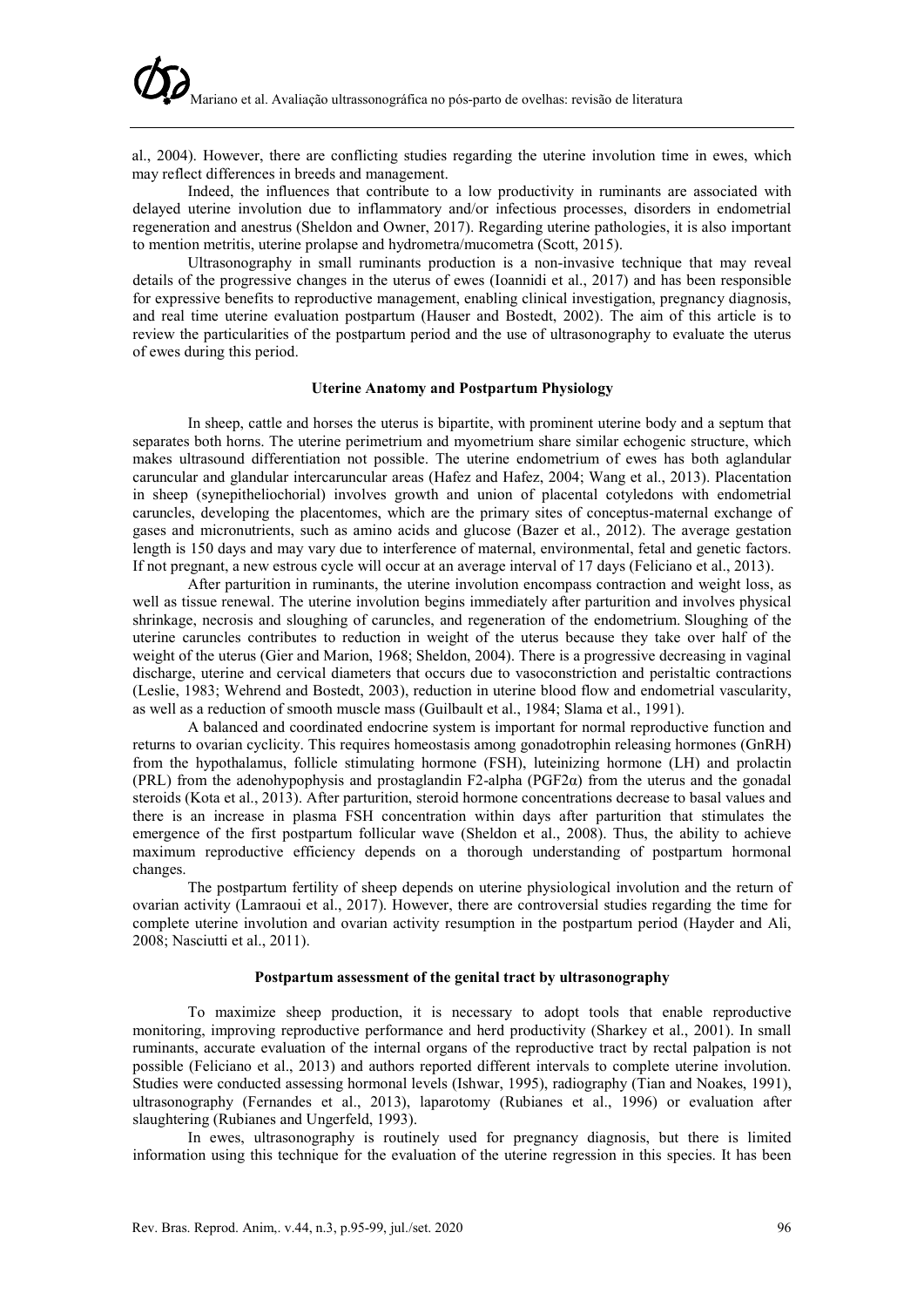reported the use of ultrasonography as a practical and efficient tool to evaluate the uterine involution during post-partum period in several species, such as cows (Sheldon and Ownes, 2017), mares (Griffin and Ginther, 1991), goats (Ababneh and Degefa, 2005; Badawi et al., 2014; Fasulkov, 2014) and ewes (Zdunczyk et al., 2004; Hayder and Ali, 2008; Nasciutti et al., 2011, Gomes et al., 2014; Ioannidi et al., 2017).

Ultrasonography has a role in differentiating the normal or abnormal uterus during postpartum (Feldman and Nelson, 1996). It also provides additional information about uterine physiological and pathological processes, which may contribute to the development of new methods for the treatment of reproductive disorders in ruminants (Jaśkowski et al., 2013). It is also possible to diagnose uterine abnormalities after parturition, such as accumulation of lochia in the uterine lumen or the presence of retained fetal membranes, leading to a prolonged uterine involution, placental retention and other disorders, e.g. endometritis, uterine infection and hemorrhage (Hauser and Bostedt, 2002).

Obstetric intervention in cases of dystocia compromise the uterine involution during the first 24 h postpartum, measured by cross-sectional diameter, whereas at later time points the involution process nearly develops parallel in ewes with or without lambing disorders. In addition, obstetrics intervetion increases the risk of foetal membranes retention by up to 30% in cases of caesarean section (Ftheniakis et al., 2000; Hauser and Bostedt, 2002).

Ultrasound examination of the female reproductive system in small ruminants can be conducted using two approaches: transabdominal and transrectal (Zdunczyk et al., 2004). To evaluate the uterine involution in sheep, transabdominal approach is recommended rather than transrectal in the first week postpartum, since the uterus remains in the cranioventral portion of the abdomen (Hauser and Bostedt, 2002).

The uterine lumen and its content in a normal uterus can be easily visualized during the early stage of the puerperium, appearing enlarged and with heterogeneous echotexture due to the observation of the layers (Hauser and Bostedt, 2002), presenting up to 10 cm of diameter (Fernandes et al., 2013). As its size decreases progressively, it may be more difficult to image it after the  $13<sup>th</sup>$  day post-partum by transabdominal scanning, as reported by Ababneh and Degefa (2005).

The uterine characteristics that can be assessed by ultrasonography during postpartum are uterine diameter, distention of uterine lumen, presence, quantity and echotexture of uterine content, thickness and echotexture of uterine wall, regression of caruncles and uterine blood flow (Hauser and Bostedt, 2002; Ababneh and Degefa, 2005; Elmetwally and Bollwein, 2017).

Different intervals were reported for complete uterine involution postpartum evaluated by ultrasonography, which occurred between 17-35 days postpartum (Ali et al., 2001; Zdunczyk et al., 2004; Ababneh and Degefa, 2005; Badawi et al., 2014; Fasulkov, 2014; Medan and El-Daek, 2015; Elmetwally and Bollwein, 2017). Gomes et al. (2014) reported a slower reduction of uterine depth in ewes with twin parturition compared to singleton parturition, but uterine depth decreased in all ewes during postpartum period with more that 50% of total uterine regression observed from day 1 to day 16 after parturition. Accordingly, Hauser and Bostedt (2002) reported uterine size decreasing by 50% after five days postpartum. However, Rubianes and Ungerfeld (1993) reported that 97% of the uterine involution in the animals evaluated occurred approximately on day 17 postpartum. Other researchers found that this involution occurs around 28 days postpartum (Regassa and Noakes, 1999) or between the fourth and fifth week postpartum (Hayder and Ali, 2008).

The ability to measure changes in blood flow during postpartum period provides a promising diagnostic tool for assessing the status of uterine involution during this period. Doppler has been used for several years to identify postpartum uterine involution in women, reporting an association between uterine blood flow and delayed uterine involution (Mulic-Lutvica and Axelsson, 2007; Guedes-Martins et al., 2015). In ruminants, uterine blood flow during the postpartum period was assessed in cows (Krueger, 2009; Heppelmann et al., 2013), ewes and goats (Elmetwally and Bollwein, 2017; Ioannidi et al., 2017). Preliminary finds in ewes have indicated that blood flow and diameter of the uterine artery decrease progressively after parturition, starting soon after lambing. Changes are of greater magnitude during the first post-partum week and it decrease significant after the  $20<sup>th</sup>$  day post-partum compared to findings immediately after lambing (Ioannidi et al. 2017). Elmetwally and Bollwein (2017) also reported significantly decrease in uterine blood flow during the initial postpartum period in goats and sheep, especially during the first nine days postpartum, and these important changes can be explained because of loss of metabolic requirements of the fetus and placenta.

## Conclusion

This literature review shows that ultrasonography can be a great and accurate method for assess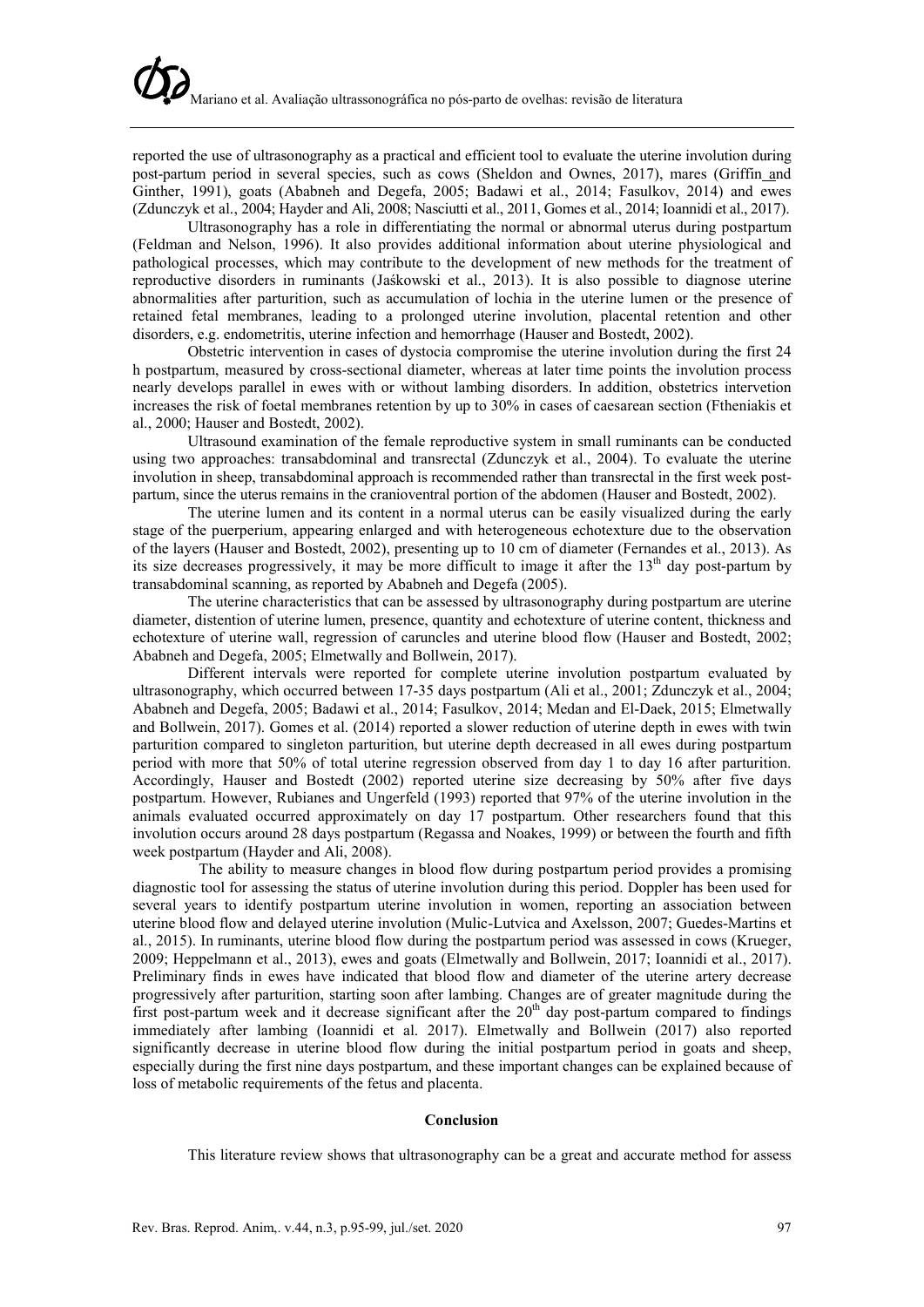and elucidate the process of uterine involution in ewes, mainly because uterine structures cannot be assessed by rectal or abdominal palpation in this species. Studies reviewed in this article presented that the ultrasonography can be a non-invasive tool to evaluate details of the progressive changes in the uterus during the postpartum. Thus, the monitoring of this period and the capability to early diagnosis of intercurrences could improve the survival rate of obstetric patients and reproductive life, together with achievement of a satisfactory interval between.

# Acknowledgments

Grant #2015/18519-8, São Paulo Research Foundation (FAPESP).

## References

Ababneh MM, Degefa, T. Ultrasonic assessment of puerperal uterine involution in Balady goats. J Vet Med A Physiol Pathol Clin Med, n.52, p.244-248, 2005.

Ali A, Salem AA, El-Din Zain A. Ultrasonographic assessment of postpartum uterine involution and onset of ovarian activity in the Ossimi ewe. Proc Egypt Soc Anim Reprod Theriogenology, 2001.

Badawi ME, Makawi, SEA, Abdelghafar RM, Ibrahim MT. Assessment of postpartum uterine involution and progesterone profile in nubian goats (Capra Hircus). J Adv Vet Anim Res, v.1, n.2, p.36- 41, 2014.

Bazer FW, Song G, Kim J, Dunlap KA, Satterfield MC, Johnson GA, Burghardt RC, Guoyao W. Uterine biology in pigs and sheep. J Anim Sci Biotec, v.3, n.1, p.23, 2012.

Elmetwally M, Bollwein H. Uterine blood flow in sheep and goats during the peri-parturient period assessed by transrectal Doppler sonography. Anim Repro Sci, n.176, p.32-39, 2017.

Fasulkov, I. Ultrasonography of uterine involution in goats. J Fac Vet Med, Istanbul University, n.40, p.63-69, 2014.

Feldman EC, Nelson RW. Canine and Feline Endocrinology and Reproduction. WB Saunders Company 2nd ed. Toronto:, p.785, 1996.

Feliciano MAR, Oliveira MEF, Vicente WRR. Ultrassonografia na Reprodução Animal. In: Biotécnicas Reprodutivas em Ovinos e Caprinos. MedVet, 1ª ed, São Paulo, p.121-146, 2013

Fernandes CES, Cigerza CF, Pinto GS, Miazi C, Barbosa-Ferreira M, Martins CF. Características do parto e involução uterina em ovelhas nativas do pantanal brasileiro. Ciên Anim Bras, v.14, n.2, p.245- 252, 2013.

Ftheniakis GC, Leontides L, Amiridis GS, Saratsis P. Incidence risk and clinical features of retention of fetal membranes in ewes in 28 flocks in southern Greece. Prev Vet Med, v. 43, p.85–90, 2000.

Gier, HT, Marion, GB. Uterus of the cow after parturition: involutional changes. Am J Vet Res, v.29, p. 83–96, 1968.

Gomes MGT, Macedo-Júnior GL, Ferreira MIC, Borges I, Varago FC, Lago LA, Henry M. Some aspects of the puerperium after singleton and twin parturitions in Santa Inês ewes submitted to energy restriction during pregnancy. Small Rumin Res, v.120, n.2, p.219-223, 2014.

Griffin PG, Ginther OJ. Uterine morphology and function in postpartum mares. J Equine Vet Sci, v. 11, n.6, p.330-339, 1991.

Guedes-Martins L, Gaio AR, Saraiva J, Cunha A, Macedo F, Almeida H. Uterine artery impedance during the first eight postpartum weeks. Sci Rep, n.5, p.8786, 2015.

Guilbault LA, Thatcher WW, Foster DB, Caton D. Relationship of 15-keto-13, 14-dihydroprostaglandin  $F_{2\alpha}$  concentrations in peripheral plasma with local uterine production of F series prostaglandins and changes in uterine blood flow during the early postpartum period of cattle. Biol Rep, n.31, p.870-878, 1984.

Hafez ESE, Hafez B. Reprodução Animal. 7.ed. Barueri: Manole, 2004.

Hauser B, Bostedt H. Ultrasonographic observations of uterine regression in the ewe under different obstetrical conditions. J Vet Med, n.49, p.511-516, 2002.

Hayder M, Ali A. Factors affecting the postpartum uterine involution and luteal function of sheep in the subtropics. Small Rumin Res, n.79, p.79-174, 2008.

Heppelmann M, Krueger L, Leidl S, Bollwein H. Transrectal Doppler sonography of uterine blood flow during the first two weeks after parturition in cows. J Vet Sci, n.14, p.323-327, 2013.

Ioannidi KS, Mavrogianni VS, Valasi I, Barbagianni MS, Vasileiou NGC, Amiridis GS, Fthenakis GC, Orfanou DC. Ultrasonographic examination of the uterus of ewes during the post-partum